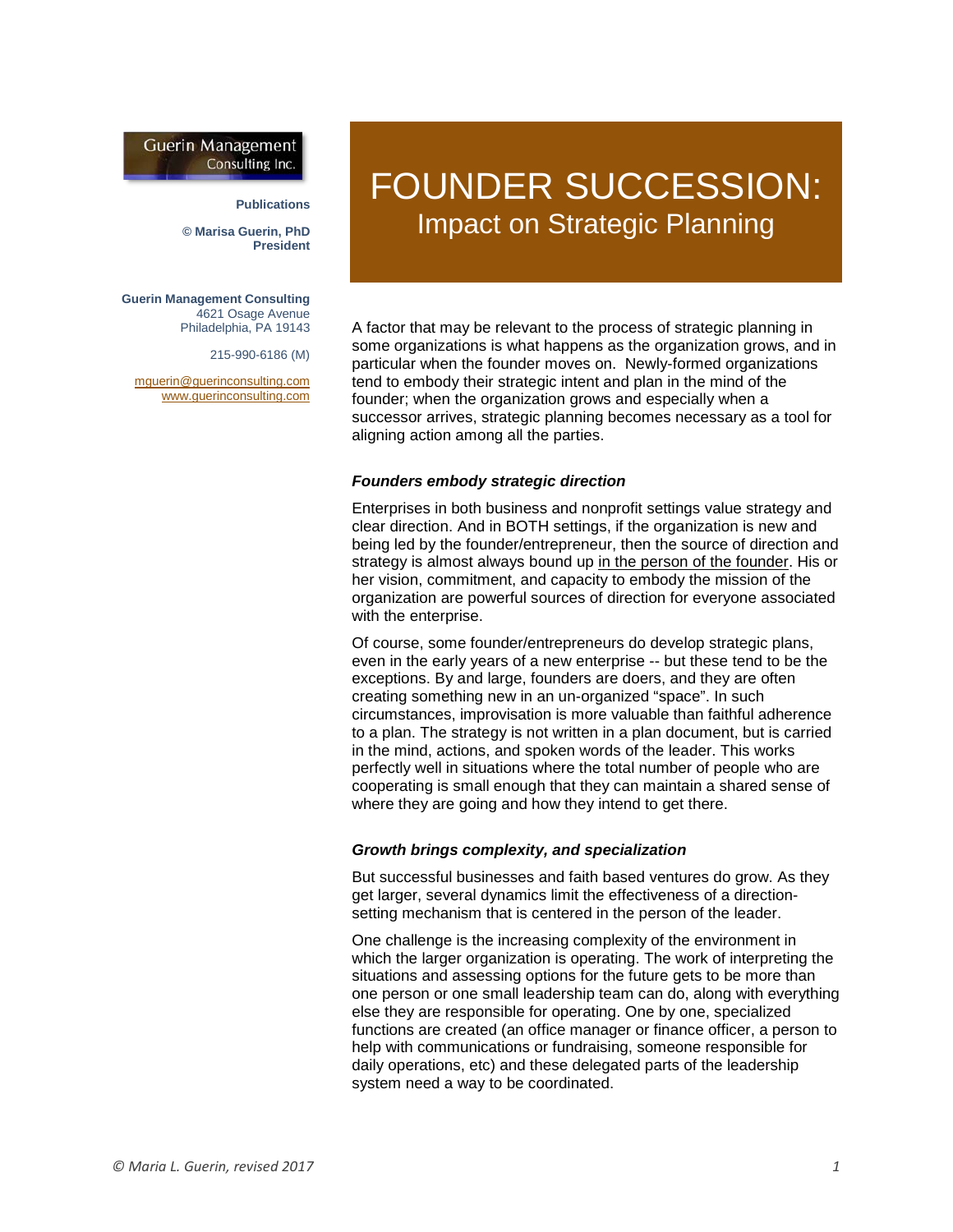This larger community of people – employees, volunteers and Board members – must be able to make decisions that move the organization towards its future and which take account of its resources. A clearly understood strategic direction, especially if it is laid out in a plan, is a significant aid to alignment. The people of the organization can collaborate more productively and over larger distances of time and space. The enterprise can tap the creative and adaptive power of this larger network of minds, eyes, ears.

*(Although it isn't relevant for most faith-based organizations, it is interesting to note that organizations eventually grow so large and so complex that a single time-bounded strategic plan is no longer able to provide this alignment value to the organization. Instead, large organizations in turbulent environments rely on a sophisticated blend of continuous planning activity, action-reflection, and leadership communication.)*

#### *Successor to the Founder – Navigating a critical transition*

As long as the founder is leading the organization, whether it is business enterprise or a faith based ministry, the function of ownership/sponsorship and the function of management are unified in the leader. But sooner or later, the original leader leaves the helm and a successor is appointed by the Board. The chief executive who comes *after* the founder is someone who is committing his or her energies to fulfilling a mission and vision that are *already* embodied in the organization's purpose and existence.

It is at this inflection point that the organization – whether business or faith-based – crosses over into the stage of its development when professional management disciplines become necessary, including more explicit and formal strategic planning. There is a balance point that must be achieved in organizations as they grow, balancing the relative importance of the leader and of the strategic plan with respect to setting direction.

In virtually all mature business organizations and in large faith-based nonprofits with corporate structures such as hospitals and universities, it remains core to the role of leadership to set, communicate, and implement the strategic direction of the organization for success in the present and into the future. This is true even as they grow in sophistication past the tenure of the founder. Strategic planning is a given in the management of these larger entities, but it remains an instrument of leadership, not a replacement for leadership.

The fact is that the ongoing impetus for the company's direction is a critical responsibility of the persons who lead it. These executives are hired and fired in large measure on the basis of their ability to conceive of a good strategy and then implement it well. In this case a "good" strategy means one that optimizes the return for the investors and the satisfaction of the desired customers, yields a sustainable advantage versus competitors, addresses employee and community expectations, assures a successful future, etc. So while the technical production of a strategic *plan* is important, it is not a substitute for the strategic *capacity* of the leadership team.

By contrast, smaller and medium sized faith-based organizations face more uncertainty when they choose a successor to the founder because more is riding on the person of the leader. It is likely to be difficult to find a successor who can fully embody continuity of vision, values and leadership, offer clear strategic direction, demonstrate giftedness in the core ministry itself, manage the day to day operation, and so on. And smaller organizations don't have the team resources to cover all these bases with specialized persons.